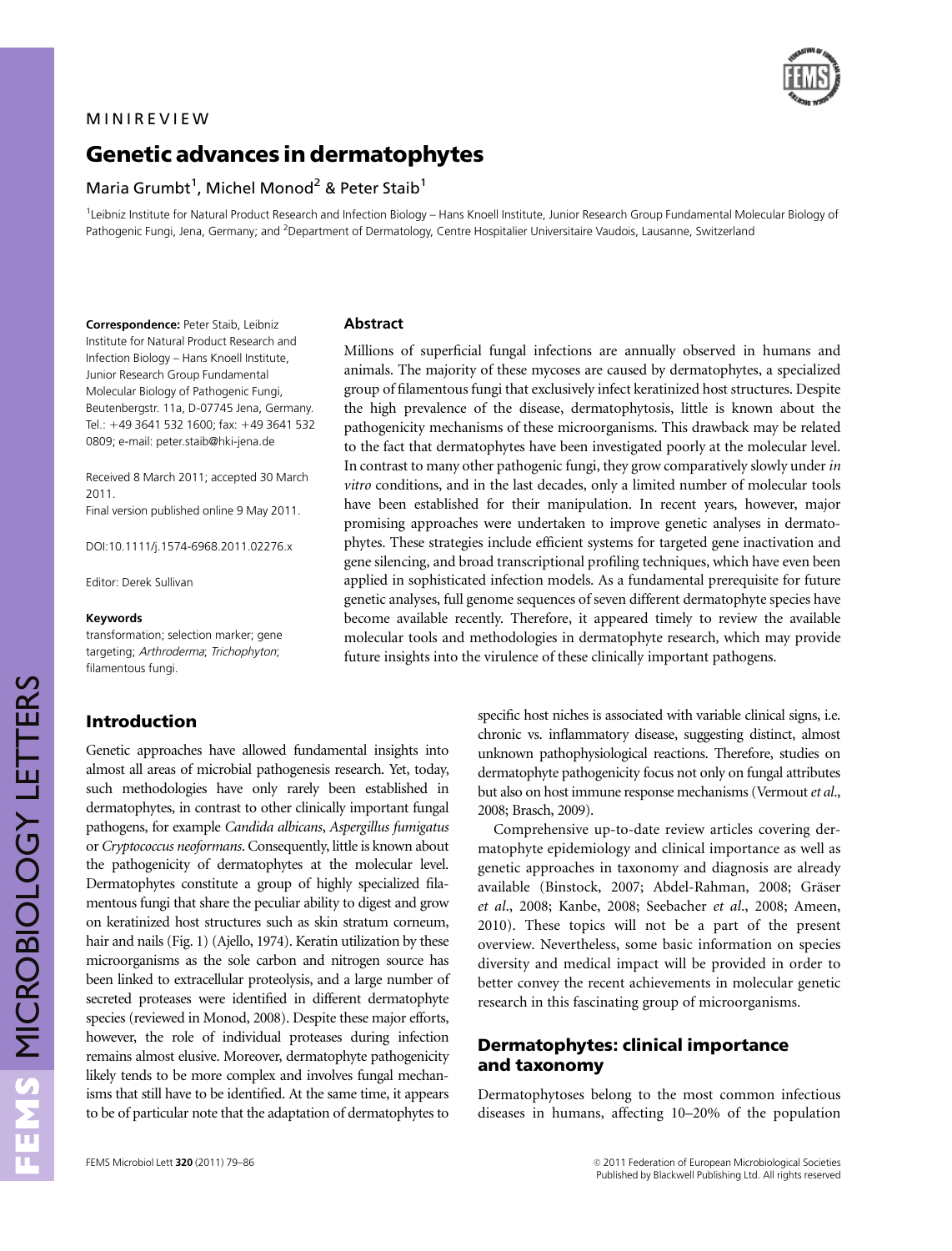

Fig. 1. Scanning electron micrograph of the dermatophyte Arthroderma benhamiae colonizing human hair. Sterilized hair was infected with A. benhamiae microconidia and incubated for 14 days at 30  $\degree$ C. Scale  $bar = 10 \mu m$ .

worldwide. These infections are usually not life threatening, but occur even in immunocompetent hosts, and in many cases, are long lasting, recurrent and difficult to cure (Borgers et al., 2005). Depending on their predominant natural reservoir, dermatophyte species are classified into three groups: anthropophilic, zoophilic and geophilic (Weitzman & Summerbell, 1995). The natural hosts of anthropophilic and zoophilic species are humans and animals, respectively, whereas geophilic dermatophytes are soil saprophytes. Symptoms of dermatophytosis can vary from chronic to highly inflammatory, depending on the causative agent and the body location affected. The given disease is described with the word 'tinea,' followed by a term referring to the infected body site, for example tinea pedis (feet), tinea capitis (scalp or head), tinea corporis (body or trunk) and tinea unguium (nails, also called onychomycosis) (Degreef, 2008). Major prominent anthropophilic species, for example, Trichophyton rubrum, Trichophyton interdigitale and Trichophyton tonsurans, are mostly associated with more chronic, less inflammatory infections. In contrast, zoophilic species, for example, Microsporum canis, Arthroderma benhamiae, Arthroderma vanbreuseghemii, Trichophyton erinacei and Trichophyton verrucosum as well as geophilic dermatophytes such as Microsporum gypseum often induce highly inflamed lesions in humans.

Dermatophytes are ascomycete fungi. The anamorphs (asexual forms) are classified into three genera: Trichophyton, Microsporum and Epidermophyton. Teleomorphs (sexual forms) belong to the Arthroderma genus in the Ascomycotina subphylum. Dermatophytes are heterothallic (mating types are designated as either '+' or '  $-$ '); however, in many zoophilic and anthropophilic species, sexual reproduction has not been observed. Recent progress in molecular taxonomy and insights into mating revealed that Trichophyton mentagrophytes was a complex of anthropophilic and zoophilic species that produce different teleomorphs, leading to a current confusion in species denomination. For example, A. benhamiae is the teleomorph obtained by mating isolates from rodents (Ajello & Cheng, 1967), whereas A. vanbreuseghemii is the teleomorph from strains isolated from humans and certain rodents (Takashio, 1979). Both zoophilic species A. benhamiae and A. vanbreuseghemii cause highly inflammatory tinea capitis, tinea corporis and tinea faciei. They are designated T. mentagrophytes and T. mentagrophytes var. asteroides in many textbooks and publications. The anthropophilic strains of the T. mentagrophytes species complex produce noninflammatory tinea pedis and tinea unguium. Sexual reproduction has not been observed and the fungus is still called by the anamorph name T. interdigitale (or T. mentagrophytes var. interdigitale) (Symoens et al., 2011). Therefore, the formerly widely used species description, T. mentagrophytes, should nowadays only be used for isolates referring to the reference strain designated as a neotype (Gräser *et al.*, 1999). This hint appears to be noteworthy, because many of the genetic studies in dermatophytes were performed using species of the T. mentagrophytes complex, i.e. A. benhamiae and A. vanbreuseghemii. However, in the case of the latter species, the name T. mentagrophytes was used (e.g. Yamada et al., 2005, 2008, 2009a, b; Alshahni et al., 2011).

### Broad-scale gene discovery in dermatophytes

### Transcriptional profiling

Broad-scale gene discovery by differential cDNA analysis, expressed sequence tag (EST) sequencing and cDNA-based microarrays allows global insights into cellular adaptation at the level of gene expression. In dermatophytes, such techniques were recently established and revealed the transcriptional response of these fungi under different biologically interesting and also pathogenicity-related conditions. A comprehensive T. rubrum Expression Database was launched by Wang et al. (2004, 2006), offering a platform for ESTs and cDNA microarray-based transcriptional profiles [\(http://www.mgc.ac.cn/TrED/\)](http://www.mgc.ac.cn/TrED/). Documented in a number of publications, this approach resulted in the identification of T. rubrum genes, whose expression is linked to distinct developmental growth phases or the presence of selected drugs (Liu et al., 2007; Yang et al., 2007; Yu et al., 2007; Zhang et al., 2007, 2009). Broad transcriptional analyses were also performed in our work on T. rubrum and A. benhamiae, with a focus on genes putatively implicated in extracellular proteolysis. Herein, ESTs from T. rubrum grown on protein as the sole carbon and nitrogen source were analysed and used for the construction of a cDNA microarray containing at least 23 protease genes (Zaugg et al., 2009). Major dermatophyte-secreted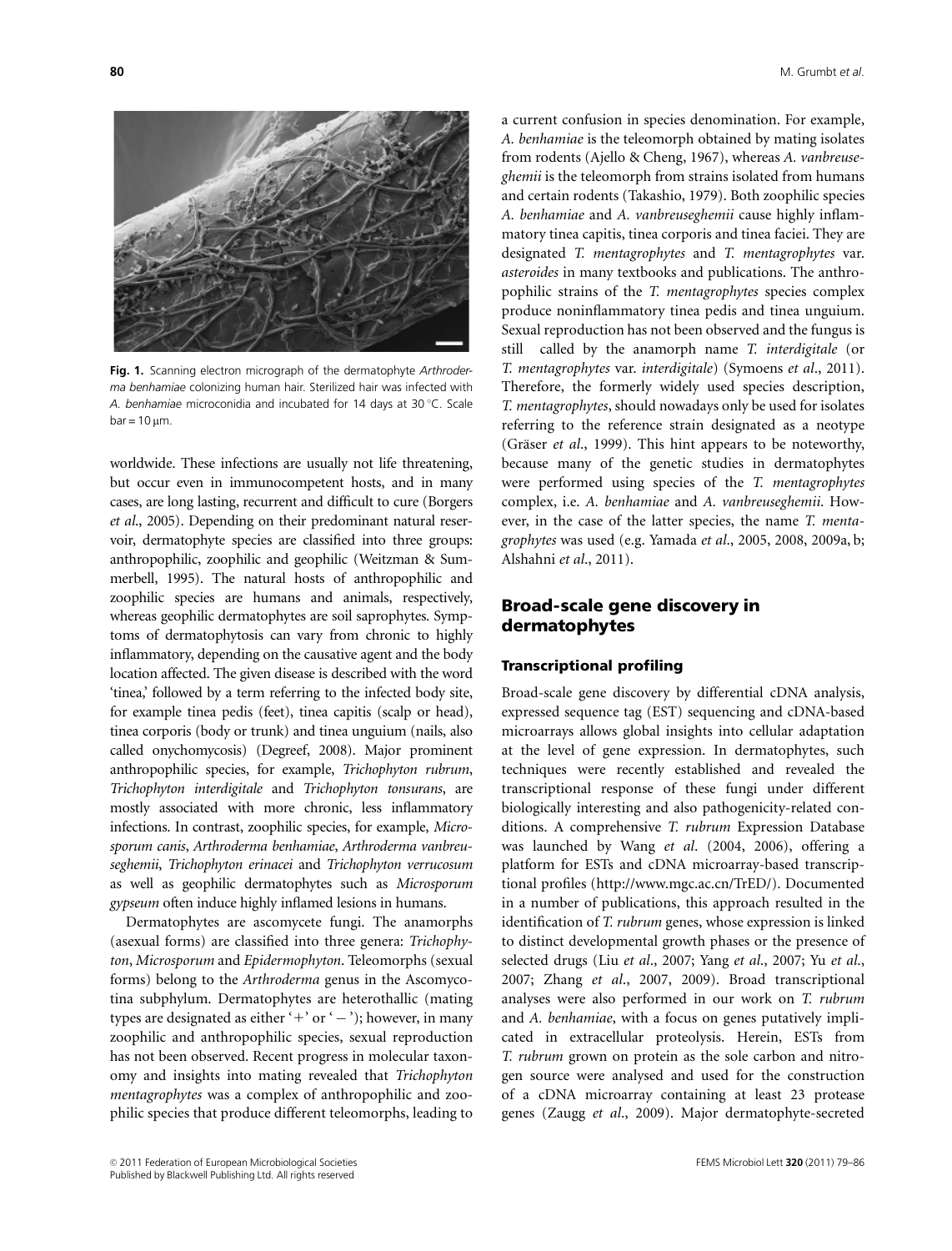keratinases have been known before and were correlated with the degradation of hard compact keratin (for a review, see Monod, 2008). Notably, dermatophytes were shown to secrete multiple serine proteases of the subtilisin family (Sub) as well as metalloproteases of the fungalysin family (Mep) [S8 and M36 family, respectively, in the MEROPS proteolytic enzyme database [\(http://merops.sanger.ac.uk\)](http://merops.sanger.ac.uk)]. Microarray analysis during the growth of T. rubrum or A. benhamiae on soy and keratin protein confirmed the activation of particular SUB and MEP genes as well as genes encoding secreted exoproteases such as leucine aminopeptidases and dipeptidylpeptidases. In addition, other specifically induced factors playing a potential role in protein utilization were identified, including heat shock proteins, various transporters, metabolic enzymes, transcription factors and hypothetical proteins with unknown functions (Zaugg et al., 2009; Staib et al., 2010). Similar approaches were also supported by the analysis of suppression subtractive hybridization libraries, applied for the identification of novel dermatophyte genes specifically expressed by T. rubrum cells upon contact with keratin, in response to varying pH or to other environmental stimuli (Kaufman et al., 2005; Baeza et al., 2007; Maranhao et al., 2007, 2009; Peres et al., 2010; Silveira et al., 2010). A comparative transcriptional analysis in the two closely related species T. tonsurans and Trichophyton equinum detected differential, species-specific expression levels of selected genes encoding secreted proteases upon growth on keratin (Preuett et al., 2010).

### Gene expression profiling in A. benhamiae during infection

In order to unravel pathogenicity-related adaptation mechanisms of dermatophytes during infection, we explored the transcriptional response of the fungal cells in an animal model. For this approach, the zoophilic dermatophyte A. benhamiae was selected as an appropriate species for several reasons (Fig. 2). Arthroderma benhamiae is zoophilic and causes inflammatory cutaneous infections not only in humans but also in guinea-pigs, allowing the establishment of an animal model (Staib et al., 2010). Under laboratory conditions, A. benhamiae grows relatively fast and produces abundant microconidia, single-nucleated round-oval cells that are useful for transformation. Cleistothecia formation further facilitates genetic analyses and allows to shed light on the basis of sexual development in dermatophytes. As a major additional prerequisite, the genome of our A. benhamiae strain, which had been isolated from a patient with highly inflammatory tinea faciei (Fumeaux et al., 2004), has recently been decoded and annotated (Burmester et al., 2011) (Fig. 2). Transcriptional analysis in A. benhamiae cells isolated during experimental cutaneous infection of guineapigs uncovered a distinct protease gene expression profile, which is essentially different from the pattern displayed during in vitro growth on keratin. Most notably, a differential expression of genes coding for members of the Sub and Mep protease families was detected. Instead of the



Fig. 2. Summary of the basic characteristics that make Arthroderma benhamiae a useful model for molecular research in dermatophytes. The centre shows a typical colony of A. benhamiae on Sabouraud glucose agar after 5 days of growth at 30 $\degree$ C. Detailed explanations are given in the text.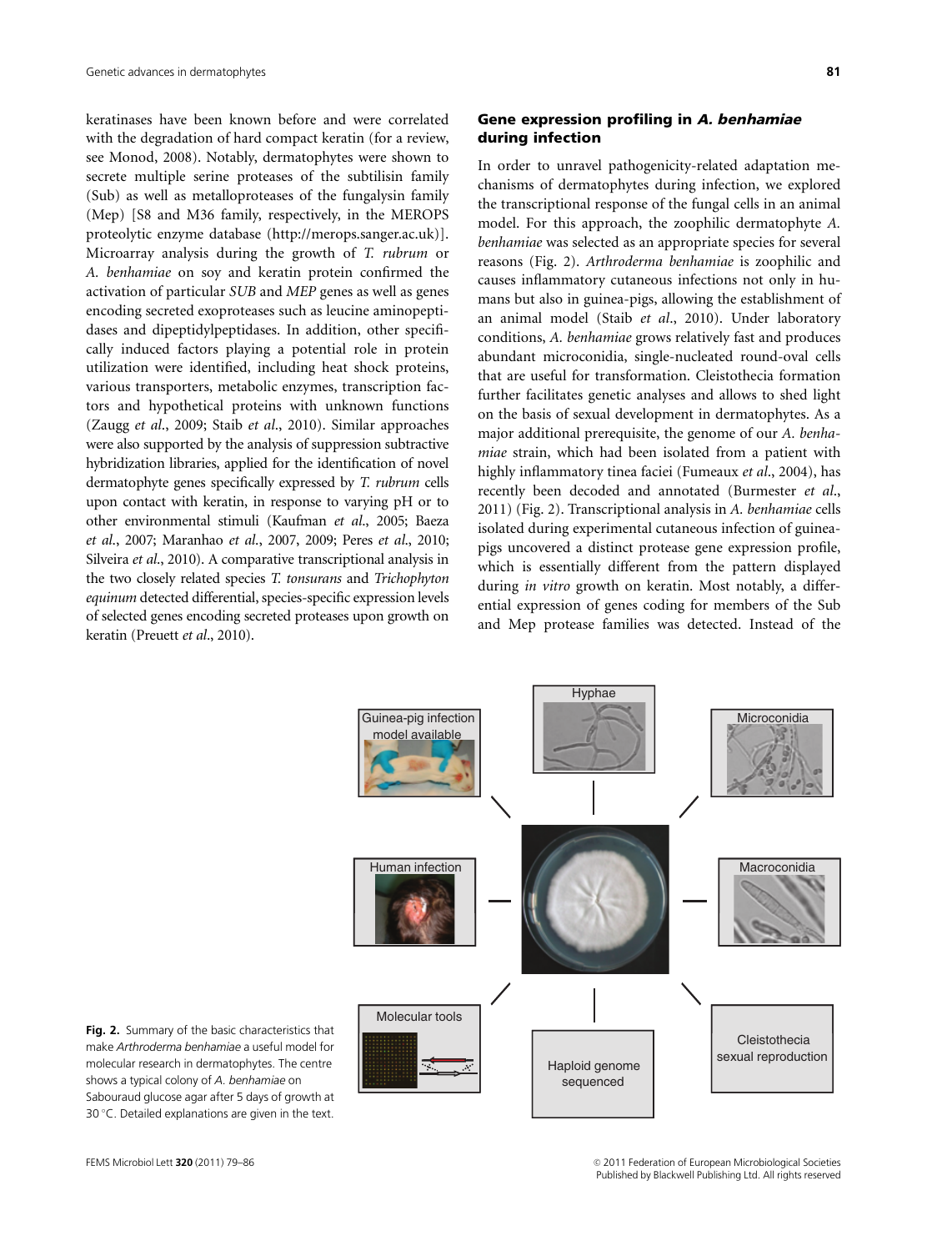major keratinase genes expressed in vitro, others were activated specifically during infection, suggesting functions that are not necessarily associated with the degradation of keratin. Future studies will address the strong in vivo activation of the gene encoding the serine protease Sub6, a known major allergen in the related dermatophyte T. rubrum. The broad A. benhamiae in vivo gene expression profile further revealed other putatively pathogenicityrelated factors, whose role has to be studied by straightforward functional analysis. Other interesting, putatively pathogenicity-related dermatophyte genes have been identified recently in a broad transcriptome approach in A. benhamiae during the interaction with human keratinocytes (Burmester et al., 2011).

### Transformation and gene targeting in dermatophytes

### Transformation and selection markers

In comparison with many other fungi, dermatophytes have been shown to be less amenable to genetic manipulation. As a result, site-directed mutagenesis in dermatophyte species has been evidenced only in a very small number of cases. This drawback is assumed to be a result of both low transformation frequency and inefficient homologous integration, processes that are indispensable for targeted genetic manipulations. The first successful transformation of a dermatophyte has been described in 1989 by Gonzalez et al. (1989) in T. mentagrophytes (Table 1). The transformation protocol applied was based on a standard protoplast/polyethylene glycol (PEG)-mediated procedure that has been established widely in filamentous fungi, for example Aspergillus nidulans, Neurospora crassa and others (for a review, see Fincham, 1989; Weld et al., 2006). As a marker for the selection of *T. mentagrophytes* transformants, the system used the bacterial hygromycin B phosphotransferase gene hph. Plasmid DNA was stably integrated into the fungal genome with varying integration sites and numbers of insertions in the resulting transformants. Thereafter, no further attempts on dermatophyte transformation have been reported until 2004, when Kaufman et al. (2004) described PEG-mediated protoplast transformation and restriction-enzyme-mediated integration in T. mentagrophytes, using the hph gene as a selectable marker and the gene encoding the enhanced green fluorescent protein (eGFP) as a reporter. PEG-mediated transformation and transformant selection via hygromycin resistance was further demonstrated in M. canis (Yamada et al., 2005, 2006; Vermout et al., 2007) and T. rubrum (Fachin et al., 2006; Ferreira-Nozawa et al., 2006). Different other drugs/ dominant markers have meanwhile been proven successful for the selection of transformants in T. mentagrophytes, i.e. two other aminoglycoside antibiotics/resistance genes, nourseothricin/Streptomyces noursei nourseothricin acetyltransferase gene nat1 (Alshahni et al., 2010) and geneticin (G-418)/Escherichia coli neomycin phosphotransferase gene neo (Yamada et al., 2008). The latter marker as well as hph were also used successfully in A. benhamiae (Grumbt et al., 2011). Besides PEG-mediated protoplast transformation, other techniques facilitating gene transfer were also meanwhile adopted in dermatophytes. A promising Agrobacterium tumefaciens-mediated transformation (ATMT) system was established recently for T. mentagrophytes (Yamada et al., 2009b). ATMT has already strongly advanced functional genomics in various filamentous fungi before (for a

Table 1. Chronological overview of successful genetic transformation experiments in dermatophytes

| Species            | Method          | Resistance gene | Specific integration | References                    |
|--------------------|-----------------|-----------------|----------------------|-------------------------------|
| T. mentagrophytes  | <b>PEG</b>      | hph             | <b>No</b>            | Gonzalez et al. (1989)        |
| T. mentagrophytes  | <b>PEG/REMI</b> | hph             | <b>No</b>            | Kaufman et al. (2004)         |
| T. mentagrophytes/ |                 |                 |                      |                               |
| M. canis           | <b>PEG</b>      | hph             | <b>No</b>            | Yamada et al. (2005)          |
| M. canis           | <b>PEG</b>      | hph             | Yes                  | Yamada et al. (2006)          |
| T. rubrum          | <b>PEG</b>      | hph             | Yes                  | Fachin et al. (2006)          |
| T. rubrum          | <b>PEG</b>      | hph             | Yes                  | Ferreira-Nozawa et al. (2006) |
| M. canis           | <b>PEG</b>      | hph             | No                   | Vermout et al. (2007)         |
| T. mentagrophytes  | PEG             | neo             | No                   | Yamada et al. (2008)          |
| T. rubrum          | Electroporation | hph             | <b>No</b>            | Dobrowolska & Staczek (2009)  |
| T. mentagrophytes  | <b>ATMT</b>     | hph             | Yes/no               | Yamada et al. (2009b)         |
| T. mentagrophytes  | <b>ATMT</b>     | hph/neo         | Yes                  | Yamada et al. (2009a)         |
| T. mentagrophytes  | <b>ATMT</b>     | nat1            | Yes                  | Alshahni et al. (2010)        |
| T. mentagrophytes  | <b>ATMT</b>     | hph/neo         | Yes                  | Alshahni et al. (2011)        |
| A. benhamiae       | <b>PEG</b>      | hph/neo         | Yes                  | Grumbt et al. (2011)          |

REMI, restriction-enzyme-mediated integration; hph, hygromycin phosphotransferase gene; neo, neomycin phosphotransferase gene; nat1, nourseothricin acetyltransferase gene.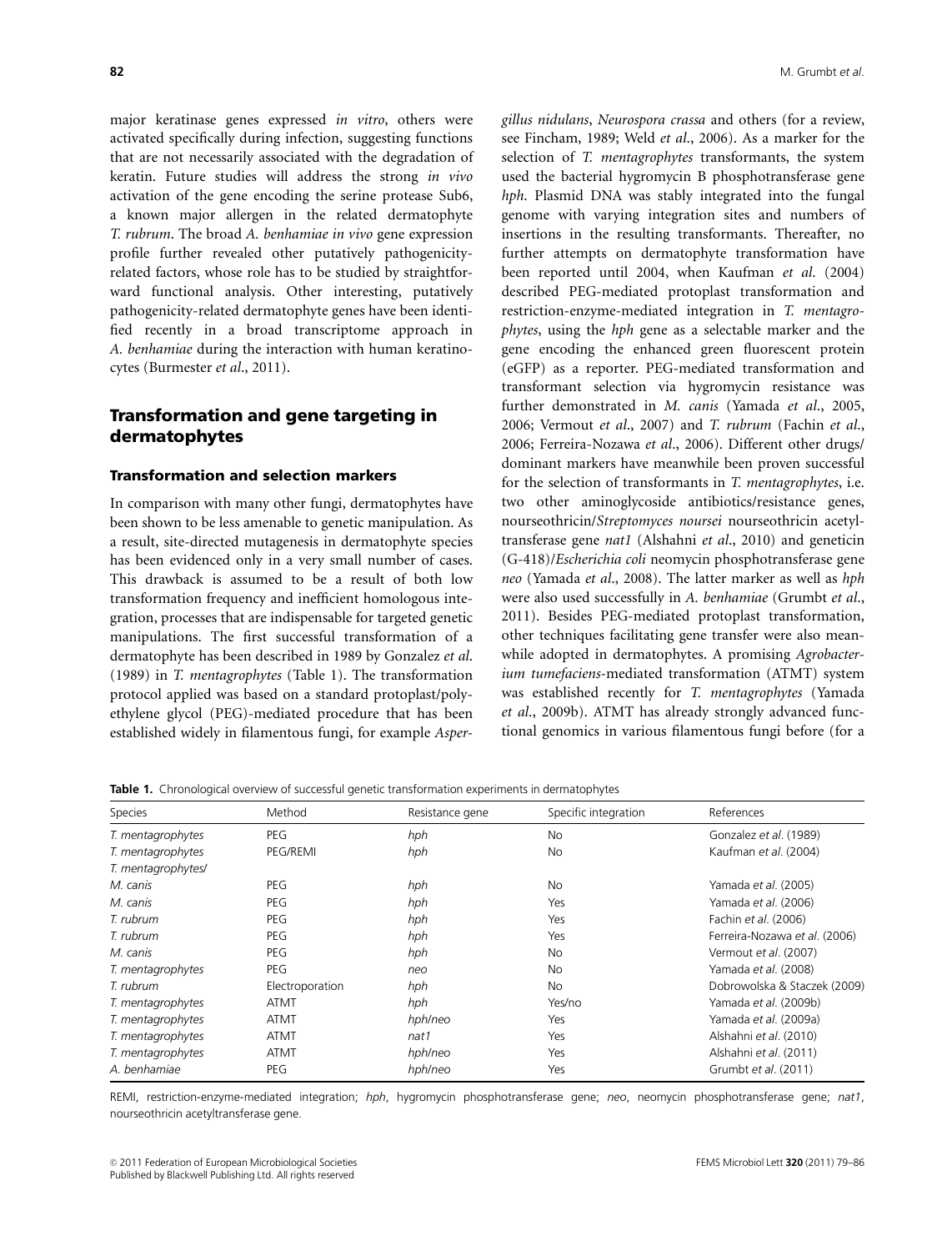review, see Michielse et al., 2005). Notably, Yamada and colleagues used the system for both random integration of T- (transferred) DNA and targeted insertion, for example disruption of the areA/nit-2 gene. As another alternative transformation technique, electroporation of germinated conidia was applied in T. rubrum, allowing the random integration of hph and eGFP (Dobrowolska & Staczek, 2009). Although not many comparative data on transformation efficiency are available – some species have not even been addressed at all – different dermatophyte species appear to be more or less amenable to DNA uptake and/or stable integration. Therefore, transformation protocols established for a selected species are not necessarily transferable to another, but require precise modifications. From our own work, we know for example that our standard PEGprotocol for the efficient transformation of A. benhamiae was not directly applicable for T. rubrum or M. canis. The reasons for this observation are likely multifactorial, including differential protoplast stability, cell wall composition, microconidia production, etc.

#### Targeted gene inactivation

Filamentous fungi are known to only poorly support sitedirected insertion of linear DNA cassettes in the genome by homologous recombination, in contrast to yeasts such as Saccharomyces cerevisiae or the opportunistic pathogen C. albicans. Therefore, in filamentous fungi, identification of transformants with a desired genetic alteration has proven laborious in many cases. In order to circumvent this obstacle, parental strains were generated in diverse species that lack the nonhomologous end joining (NHEJ) recombination pathway, for example in N. crassa (Ninomiya et al., 2004), Aspergillus spp. (da Silva Ferreira et al., 2006; Krappmann et al., 2006; Nayak et al., 2006), and since recently, also in T. mentagrophytes (Yamada et al., 2009a) and A. benhamiae (Grumbt et al., 2011) (Table 1). Mutants deficient in NHEJ processes allow a strongly increased frequency of targeted insertions; however, an altered risk of unforeseen genetic variations cannot be excluded. In dermatophyte species, only a small number of genes have so far been analysed by targeted inactivation, for example pacC and MDR2 in T. rubrum (Fachin et al., 2006; Ferreira-Nozawa et al., 2006), Ku80, areA and Trim4 in T. mentagrophytes (Yamada et al., 2009a, b), areA in M. canis (Yamada et al., 2006) and Ku70 and AcuE in A. benhamiae (Grumbt et al., 2011). Interestingly, A. benhamiae has been shown in our work to allow efficient targeted gene deletion not only in a ku70 mutant background but also in the wildtype strain. This has been demonstrated by the construction of mutants in malate synthase AcuE, KU70 and other candidates (Grumbt et al., 2011; M. Grumbt and P. Staib, unpublished data). The use of two different dominant

selection markers, hph and neo, even allowed for the first time the site-directed complementation of knockout mutant strains. Because the deletion of KU70 had no adverse effect on the virulence of A. benhamiae in a guinea-pig infection model, both the wild type and the ku70 mutant appear to be suitable parental strains for future pathogenicity research. In general, isogenic strain construction is assumably facilitated in species such as A. benhamiae and T. mentagrophytes by the fact that they easily allow the production of abundant single nucleated cells in the form of microconidia as a starting material.

### RNA silencing

RNA interference, originally described in the nematode Caenorhabditis elegans, is based on a cellular process by which an introduced double-stranded RNA induces the degradation of specific mRNAs of interest (Fire et al., 1998). RNA silencing was widely applied as an efficient tool to address gene function in multiple research areas, especially when conventional site-directed gene inactivation is difficult or, due to knockout lethality, impossible. As another advantage, the technique offers the possibility to inhibit several genes at the same time, a characteristic that might be useful for the functional analysis of homologous genes within large families, for example those encoding secreted endoproteases in dermatophytes. Here, the system was first established by Vermout et al. (2007) by the construction of M. canis transformants in which the expression of genes encoding secreted proteases Sub3 and dipeptidyl peptidase IV, respectively, was suppressed. Using the SUB3 RNA-silenced strain, the authors revealed a contribution of this protease in the adherence of M. canis to feline epidermis, whereas a function in epidermal invasion and virulence of the fungus during cutaneous guinea-pig infection was not assigned (Baldo *et al.*, 2010).

#### Genome sequencing projects

Given the fact that powerful tools have meanwhile become available for the genetic manipulation of dermatophytes, the advent of dermatophyte genome sequencing projects now offers a fundamental basis for future research. Annotated genome sequences of seven different dermatophyte species have become available recently ([http://www.broadinstitute.](http://www.broadinstitute.org/annotation/genome/dermatophyte_comparative/MultiHome.html) [org/annotation/genome/dermatophyte\\_comparative/Multi](http://www.broadinstitute.org/annotation/genome/dermatophyte_comparative/MultiHome.html) [Home.html](http://www.broadinstitute.org/annotation/genome/dermatophyte_comparative/MultiHome.html)), provided by projects headed by the Broad Institute (Cambridge) and the Hans Knoell Institute (Jena, Germany), respectively. The latter institution has recently published the first report on dermatophyte genomes, presenting a comparative study on the two closely related zoophilic, human pathogenic species A. benhamiae (major reservoir are guinea-pigs) and T. verrucosum (major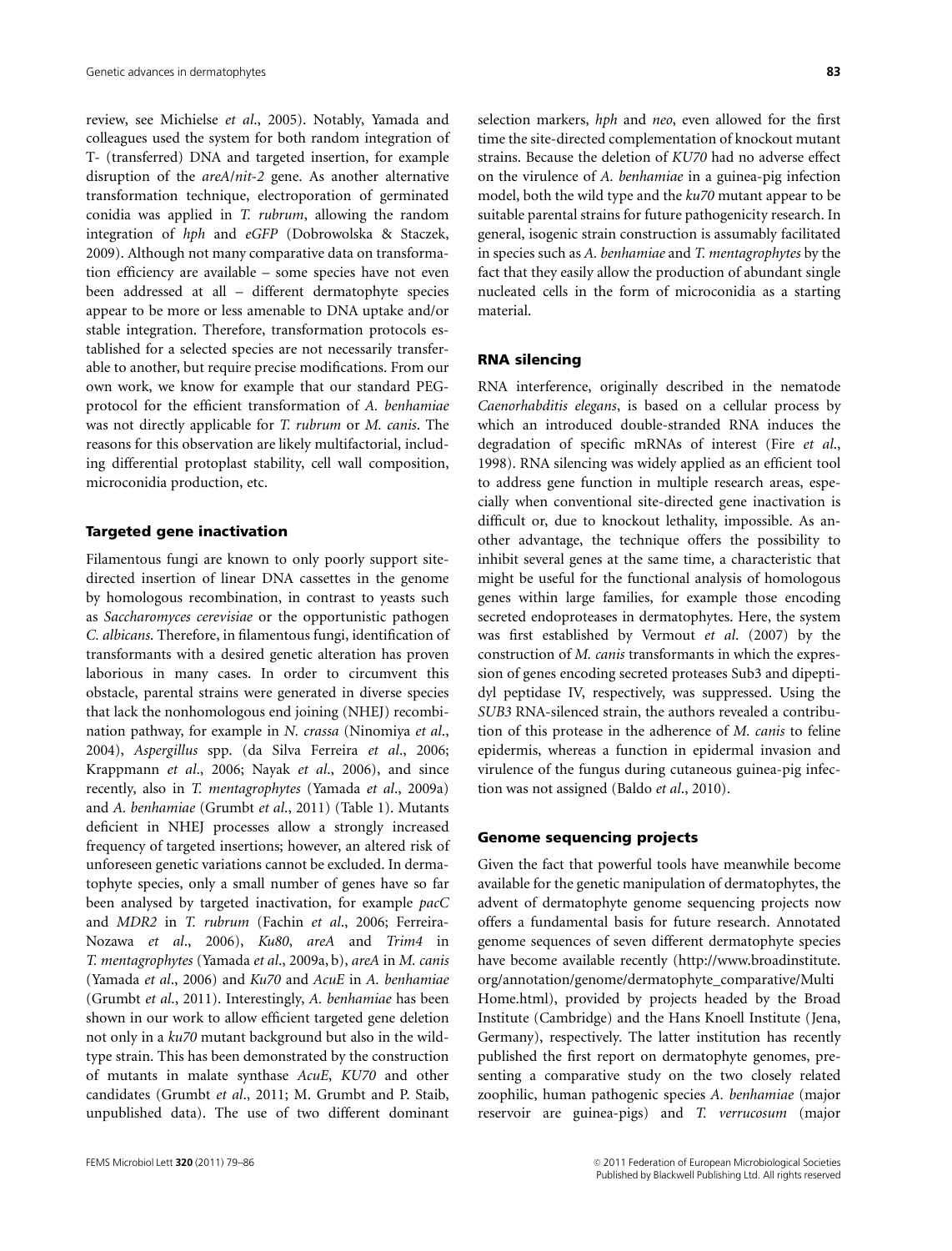reservoir are cattle) (Burmester et al., 2011). The genome sequences identified were compared not only with each other but also with those of other species of the Onygenales, i.e., Coccidioides posadasii and Coccidioides immitis, and with the mould A. fumigatus. The 22–23 Mb genomes of A. benhamiae and T. verrucosum, containing 7980 and 8024 predicted protein-encoding genes, respectively, were found to be smaller than those of Aspergillus (e.g. 28 and 37.3 Mb for Aspergillus clavatus and Aspergillus niger, respectively), Coccidioides spp. (27–29 Mb) or Histoplasma capsulatum (30–39 Mb). Special attention was paid not only to the analysis of genes that are putatively associated with host adaptation, for example genes encoding secreted proteases. Genes involved in the biosynthesis of secondary metabolites and mating were also found to be of future interest (Burmester et al., 2011). Additional insights are expected from the envisaged genome comparison including the other five sequenced human pathogenic dermatophyte species. The species selection was based on different biological parameters and pathogenicity-related hypotheses (White et al., 2008), and the basic traits of the selected strains such as growth rate and resistance to diverse antibiotics were already monitored (Achterman et al., 2011). Because these species encompass anthropophilic (T. rubrum, the most common inducer of dermatophytosis in humans worldwide; T. tonsurans, often associated with tinea capitis in America), zoophilic (T. equinum, associated with horses; M. canis, associated with cats and dogs) and geophilic (M. gypseum) dermatophytes, a comparative genome analysis will, among other topics, address factors that are potentially involved in host preference, adaptation during chronic vs. inflammatory infection and saprophytic growth.

## Conclusion

An increasing, lively interest in the molecular biology of dermatophytes combined with the establishment of fundamental genetic approaches has strongly advanced the research in these filamentous fungi. Basic prerequisites have been launched, such as genome sequencing projects, expression profile data sets and efficient targeted gene inactivation techniques. Nevertheless, molecular research is still preliminary in these genetically less amenable microorganisms. Therefore, further efforts have to be undertaken for the improvement of existing and the establishment of additional genetic tools and methodologies. Such efforts will be worthwhile, given the fact that dermatophytoses are widespread and of particular clinical interest. Using the available techniques, now fundamental questions can be addressed in dermatophytes, related to the pathogenicity as well as general host and environmental adaptation mechanisms, sexual development, basic biology and evolution.

### Acknowledgements

We are sorry that space limitations did not allow us to cite all important papers. We thank Axel A. Brakhage, Christoph Heddergott and the electron microscopy centre at the University Hospital Jena for providing the scanning electron micrograph in Fig. 1, and Bernard Mignon for the photograph visualizing the guinea-pig animal model in Fig. 2. Work in our laboratory is supported by the Deutsche Forschungsgemeinschaft and the Hans Knoell Institute.

## References

- Abdel-Rahman SM (2008) Strain differentiation of dermatophytes. Mycopathologia 166: 319–333.
- Achterman RR, Smith AR, Oliver BG & White TC (2011) Sequenced dermatophyte strains: growth rate, conidiation, drug susceptibilities, and virulence in an invertebrate model. Fungal Genet Biol 48: 335–341.
- Ajello L (1974) Natural history of the dermatophytes and related fungi. Mycopath Mycol Appl 53: 93–110.
- Ajello L & Cheng SL (1967) The perfect state of Trichophyton mentagrophytes. Sabouraud 5: 230–234.
- Alshahni MM, Makimura K, Yamada T, Takatori K & Sawada T (2010) Nourseothricin acetyltransferase: a new dominant selectable marker for the dermatophyte Trichophyton mentagrophytes. Med Mycol 48: 665–668.
- Alshahni MM, Yamada T, Takatori K, Sawada T & Makimura K (2011) Insights into a nonhomologous integration pathway in the dermatophyte Trichophyton mentagrophytes: efficient targeted gene disruption by use of mutants lacking ligase IV. Microbiol Immunol 55: 34–43.
- Ameen M (2010) Epidemiology of superficial fungal infections. Clin Dermatol 28: 197–201.
- Baeza LC, Bailao AM, Borges CL, Pereira M, Soares CM & Mendes Giannini MJ (2007) cDNA representational difference analysis used in the identification of genes expressed by Trichophyton rubrum during contact with keratin. Microbes Infect 9: 1415–1421.
- Baldo A, Mathy A, Tabart J et al. (2010) Secreted subtilisin Sub3 from Microsporum canis is required for adherence to but not for invasion of the epidermis. Brit J Dermatol 162: 990–997.
- Binstock JM (2007) Molecular biology techniques for identifying dermatophytes and their possible use in diagnosing onychomycosis in human toenail: a review. J Am Podiat Med Assn 97: 134–144.
- Borgers M, Degreef H & Cauwenbergh G (2005) Fungal infections of the skin: infection process and antimycotic therapy. Curr Drug Targets 6: 849–862.
- Brasch J (2009) Current knowledge of host response in human tinea. Mycoses 52: 304–312.
- Burmester A, Shelest E, Glockner G et al. (2011) Comparative and functional genomics provide insights into the pathogenicity of dermatophytic fungi. Genome Biol 12: R7.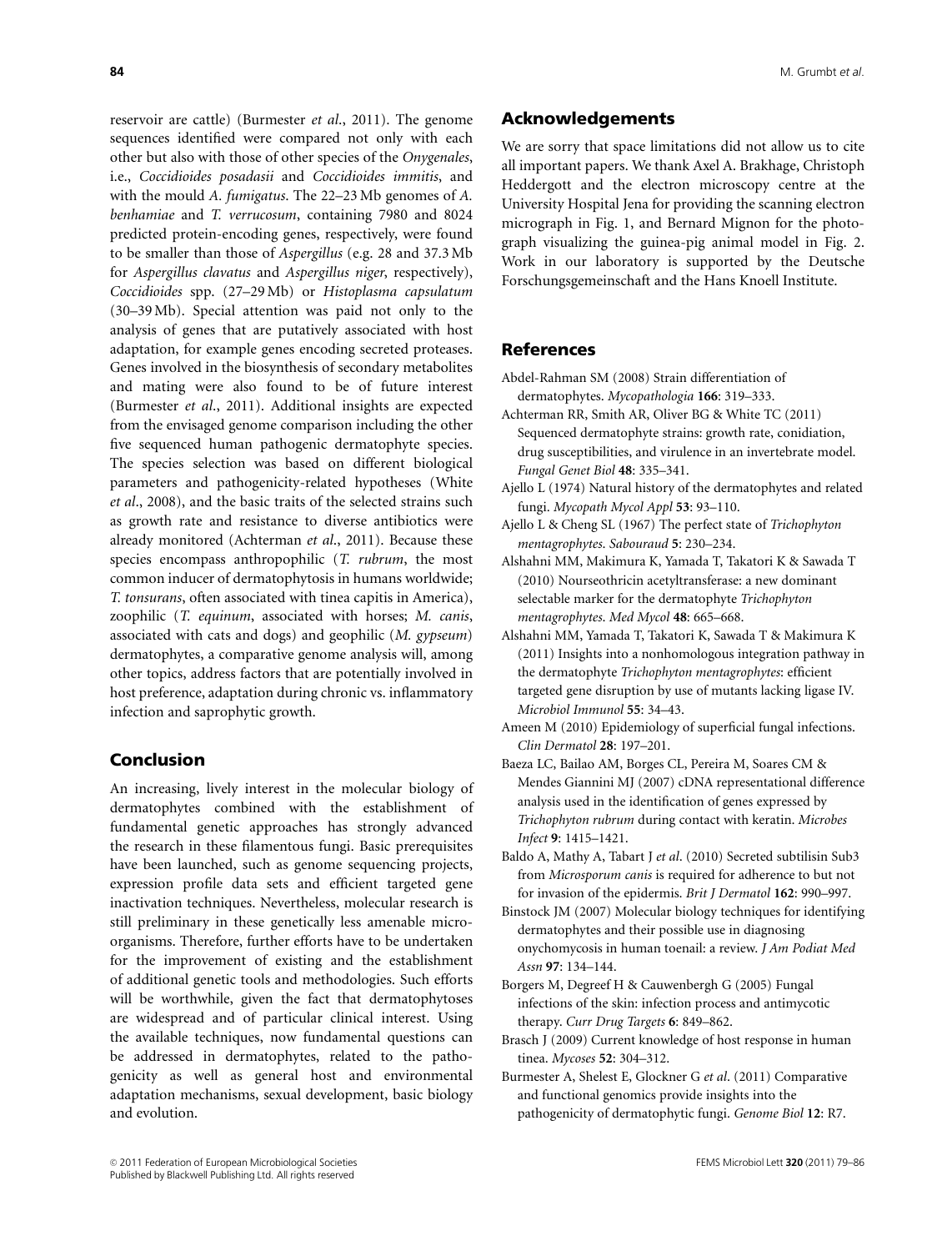da Silva Ferreira ME, Kress MR, Savoldi M et al. (2006) The akuB(KU80) mutant deficient for nonhomologous end joining is a powerful tool for analyzing pathogenicity in Aspergillus fumigatus. Eukaryot Cell 5: 207–211.

Degreef H (2008) Clinical forms of dermatophytosis (ringworm infection). Mycopathologia 166: 257–265.

Dobrowolska A & Staczek P (2009) Development of transformation system for Trichophyton rubrum by electroporation of germinated conidia. Curr Genet 55: 537–542.

Fachin AL, Ferreira-Nozawa MS, Maccheroni W Jr & Martinez-Rossi NM (2006) Role of the ABC transporter TruMDR2 in terbinafine, 4-nitroquinoline N-oxide and ethidium bromide susceptibility in Trichophyton rubrum. J Med Microbiol 55: 1093–1099.

Ferreira-Nozawa MS, Silveira HC, Ono CJ, Fachin AL, Rossi A & Martinez-Rossi NM (2006) The pH signaling transcription factor PacC mediates the growth of Trichophyton rubrum on human nail in vitro. Med Mycol 44: 641–645.

Fincham JR (1989) Transformation in fungi. Microbiol Rev 53: 148–170.

Fire A, Xu S, Montgomery MK, Kostas SA, Driver SE & Mello CC (1998) Potent and specific genetic interference by doublestranded RNA in Caenorhabditis elegans. Nature 391: 806–811.

Fumeaux J, Mock M, Ninet B et al. (2004) First report of Arthroderma benhamiae in Switzerland. Dermatology 208: 244–250.

Gonzalez R, Ferrer S, Buesa J & Ramon D (1989) Transformation of the dermatophyte Trichophyton mentagrophytes to hygromycin B resistance. Infect Immun 57: 2923–2925.

Graser Y, El Fari M, Vilgalys R, Kuijpers AF, De Hoog GS, Presber ¨ W & Tietz H (1999) Phylogeny and taxonomy of the family Arthrodermataceae (dermatophytes) using sequence analysis of the ribosomal ITS region. Med Mycol 37: 105–114.

Gräser Y, Scott J & Summerbell R (2008) The new species concept in dermatophytes – a polyphasic approach. Mycopathologia 166: 239–256.

Grumbt M, Defaweux V, Mignon B, Monod M, Burmester A, Wöstemeyer J & Staib P (2011) Targeted gene deletion and in vivo analysis of putative virulence gene function in the pathogenic dermatophyte Arthroderma benhamiae. Eukaryot Cell, DOI: 10.1128/EC.00273-10.

Kanbe T (2008) Molecular approaches in the diagnosis of dermatophytosis. Mycopathologia 166: 307–317.

Kaufman G, Horwitz BA, Hadar R, Ullmann Y & Berdicevsky I (2004) Green fluorescent protein (GFP) as a vital marker for pathogenic development of the dermatophyte Trichophyton mentagrophytes. Microbiology 150: 2785–2790.

Kaufman G, Berdicevsky I, Woodfolk JA & Horwitz BA (2005) Markers for host-induced gene expression in Trichophyton dermatophytosis. Infect Immun 73: 6584–6590.

Krappmann S, Sasse C & Braus GH (2006) Gene targeting in Aspergillus fumigatus by homologous recombination is facilitated in a nonhomologous end-joining-deficient genetic background. Eukaryot Cell 5: 212–215.

Liu T, Zhang Q, Wang L et al. (2007) The use of global transcriptional analysis to reveal the biological and cellular events involved in distinct development phases of Trichophyton rubrum conidial germination. BMC Genomics 8: 100.

Maranhao FC, Paiao FG & Martinez-Rossi NM (2007) Isolation of transcripts over-expressed in human pathogen Trichophyton rubrum during growth in keratin. Microb Pathogenesis 43: 166–172.

Maranhao FC, Paiao FG, Fachin AL & Martinez-Rossi NM (2009) Membrane transporter proteins are involved in Trichophyton rubrum pathogenesis. J Med Microbiol 58: 163–168.

Michielse CB, Hooykaas PJ, van den Hondel CA & Ram AF (2005) Agrobacterium-mediated transformation as a tool for functional genomics in fungi. Curr Genet 48: 1–17.

Monod M (2008) Secreted proteases from dermatophytes. Mycopathologia 166: 285–294.

Nayak T, Szewczyk E, Oakley CE et al. (2006) A versatile and efficient gene-targeting system for Aspergillus nidulans. Genetics 172: 1557–1566.

- Ninomiya Y, Suzuki K, Ishii C & Inoue H (2004) Highly efficient gene replacements in Neurospora strains deficient for nonhomologous end-joining. P Natl Acad Sci USA 101: 12248–12253.
- Peres NT, Sanches PR, Falcao JP et al. (2010) Transcriptional profiling reveals the expression of novel genes in response to various stimuli in the human dermatophyte Trichophyton rubrum. BMC Microbiol 10: 39.
- Preuett BL, Schuenemann E, Brown JT, Kovac ME, Krishnan SK & Abdel-Rahman SM (2010) Comparative analysis of secreted enzymes between the anthropophilic–zoophilic sister species Trichophyton tonsurans and Trichophyton equinum. Fungal Biol 114: 429–437.

Seebacher C, Bouchara JP & Mignon B (2008) Updates on the epidemiology of dermatophyte infections. Mycopathologia 166: 335–352.

Silveira HC, Gras DE, Cazzaniga RA, Sanches PR, Rossi A & Martinez-Rossi NM (2010) Transcriptional profiling reveals genes in the human pathogen Trichophyton rubrum that are expressed in response to pH signaling. Microb Pathogenesis 48: 91–96.

Staib P, Zaugg C, Mignon B et al. (2010) Differential gene expression in the pathogenic dermatophyte Arthroderma benhamiae in vitro versus during infection. Microbiology 156: 884–895.

Symoens F, Jousson O, Planard C, Fratti M, Staib P, Mignon B & Monod M (2011) Molecular analysis and mating behaviour of the Trichophyton mentagrophytes species complex. Int J Med Microbiol 301: 260–266.

Takashio M (1979) Taxonomy of dermatophytes based on their sexual states. Mycologia 71: 968–976.

Vermout S, Tabart J, Baldo A, Monod M, Losson B & Mignon B (2007) RNA silencing in the dermatophyte Microsporum canis. FEMS Microbiol Lett 275: 38–45.